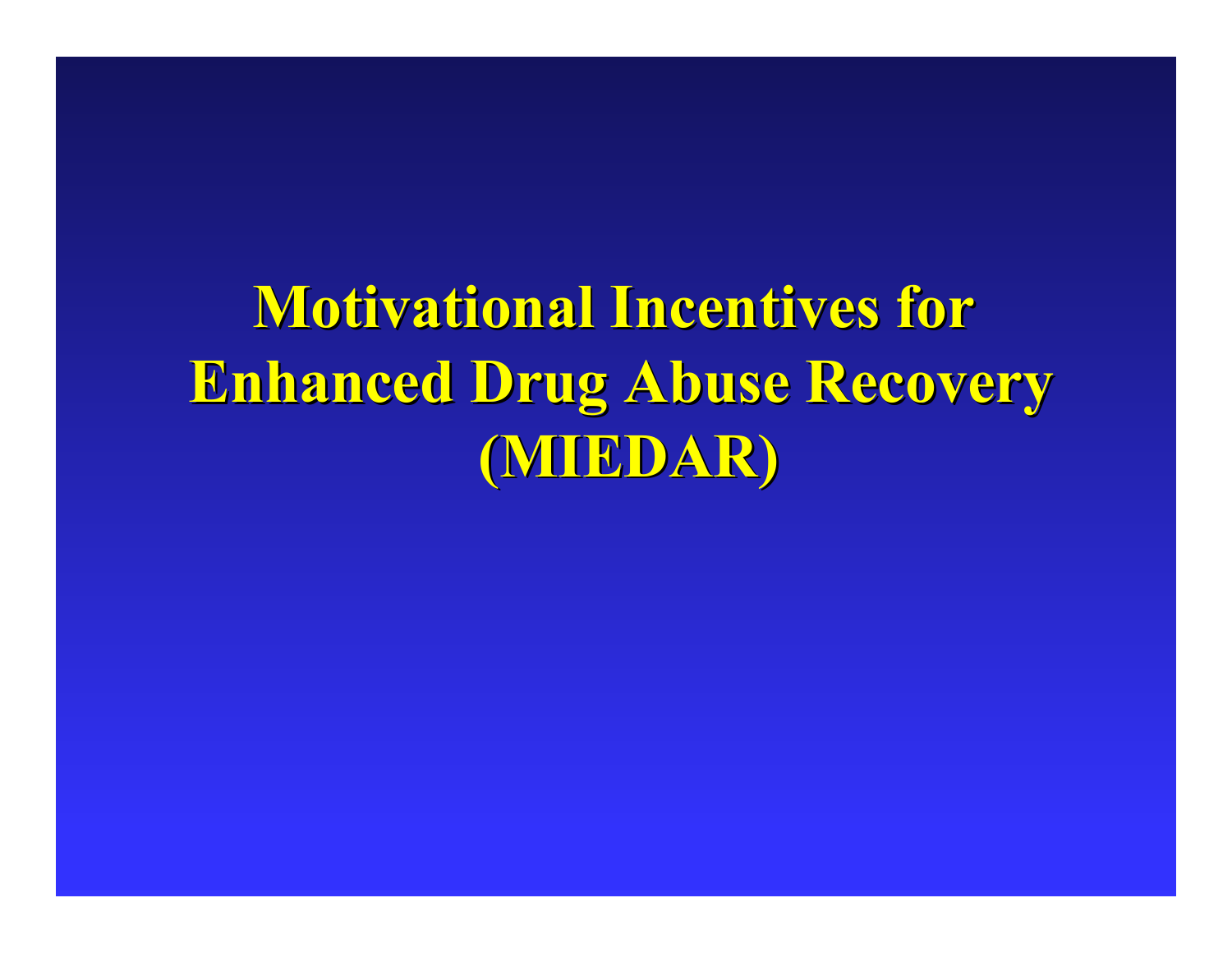# **What are the Study Objectives? What are the Study Objectives?**

- **To enhance motivation for abstinence To enhance motivation for abstinence**
- **To see if incentives improve standard care treatment outcomes care treatment outcomes**
	- **- Retention Retention**
	- **-Participation Participation**
	- **-Abstinence Abstinence**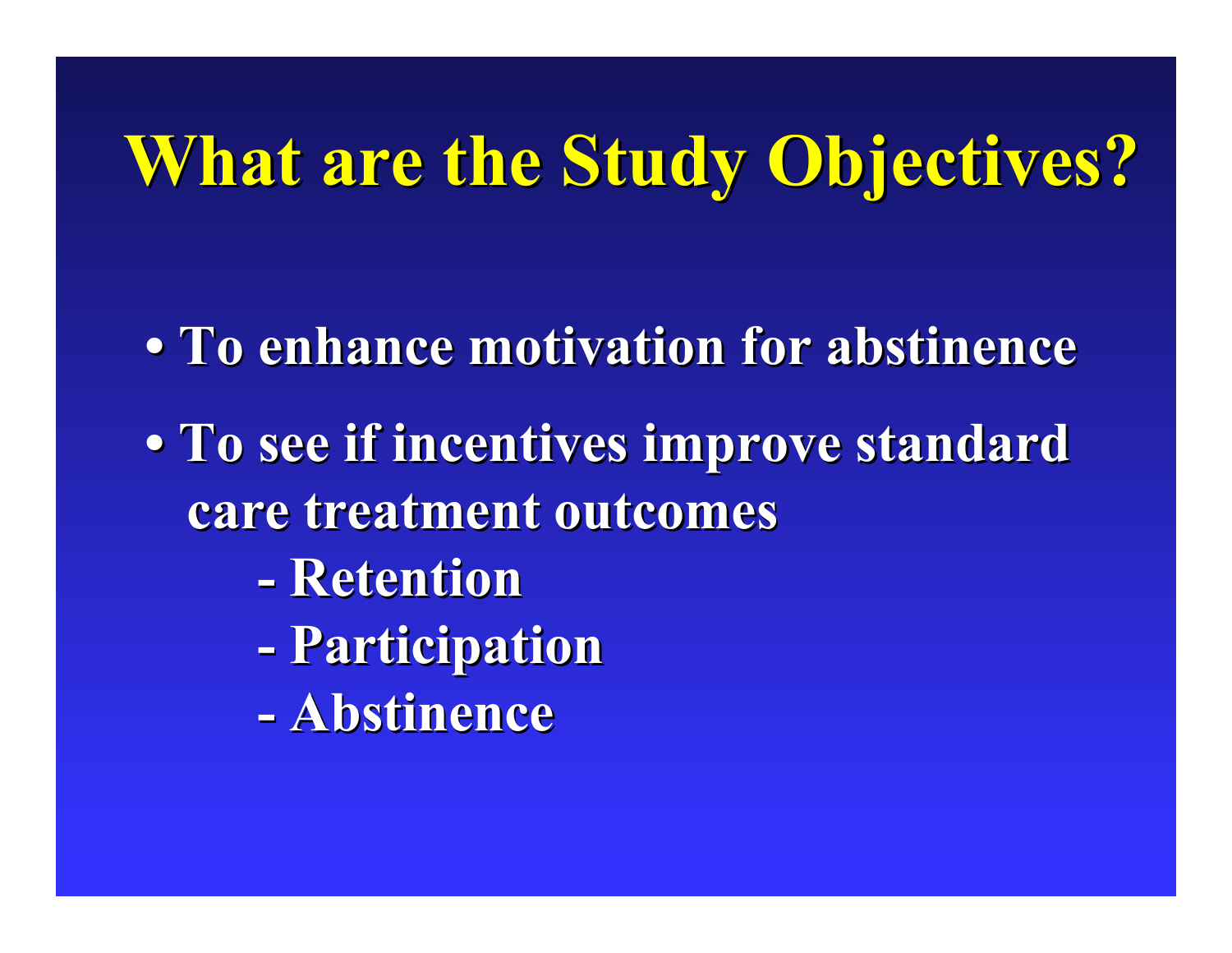# **What the Study What the Study Does Not Does Not Do**

**Interfere with patients receiving treatment Interfere with patients receiving treatment**

**Reduce the importance of individual and group therapy group therapy**

**Change any part of standard care services Change any part of standard care services**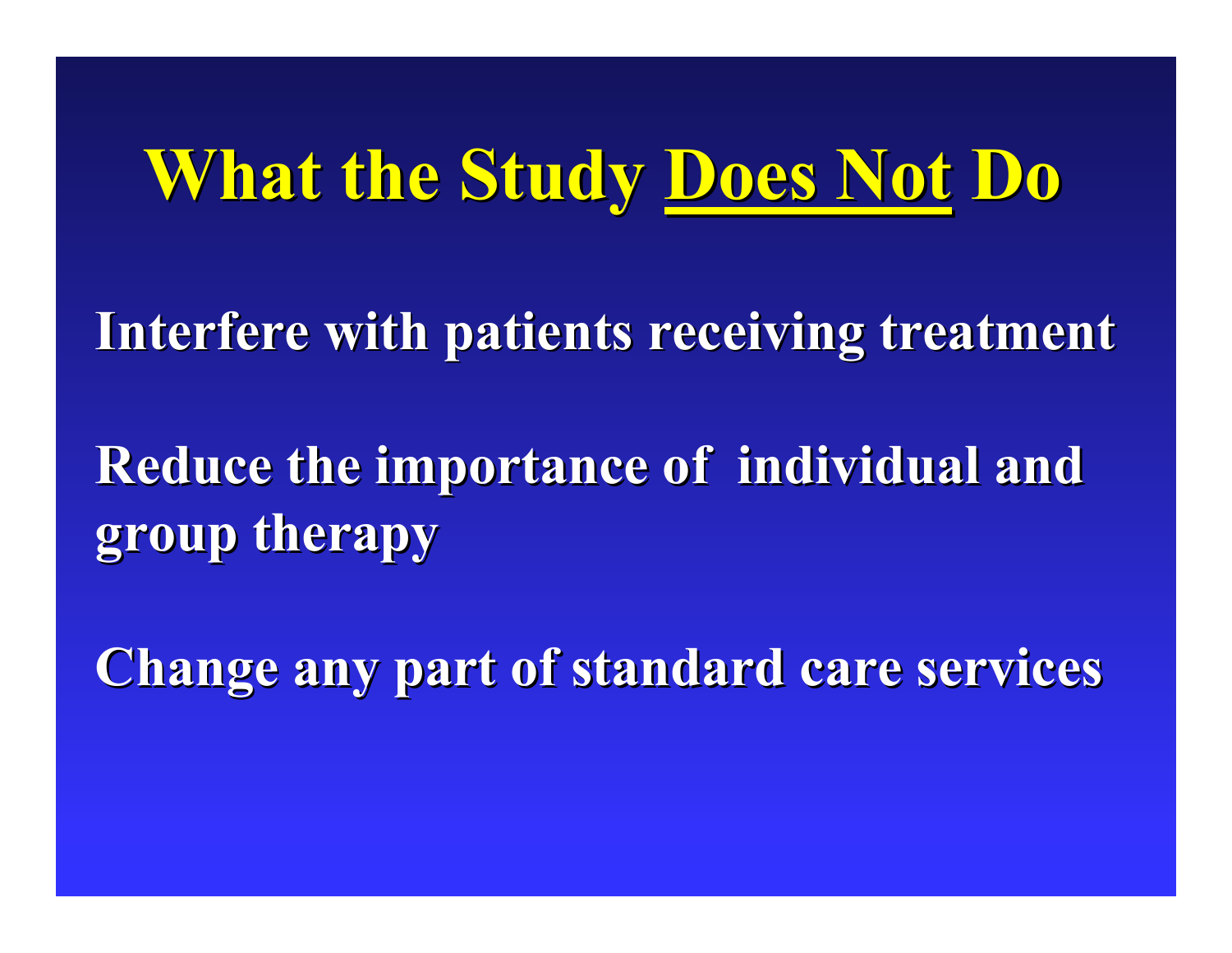# **Who is Eligible? Who is Eligible? Cocaine, Amphetamine, and Cocaine, Amphetamine, and Metha mphetamine phetamine Abusers Abusers**

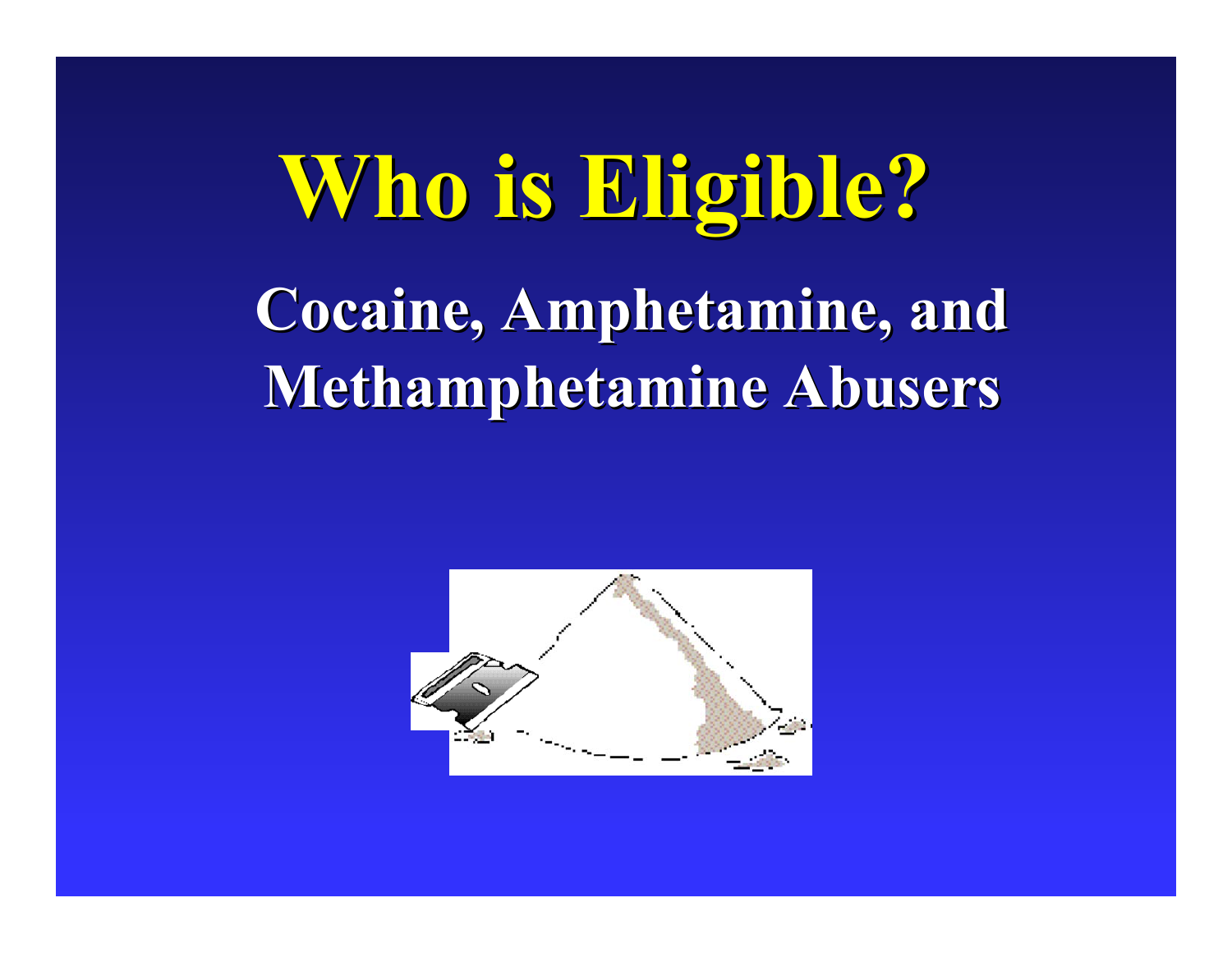## **How Does This Protocol Work? How Does This Protocol Work?**

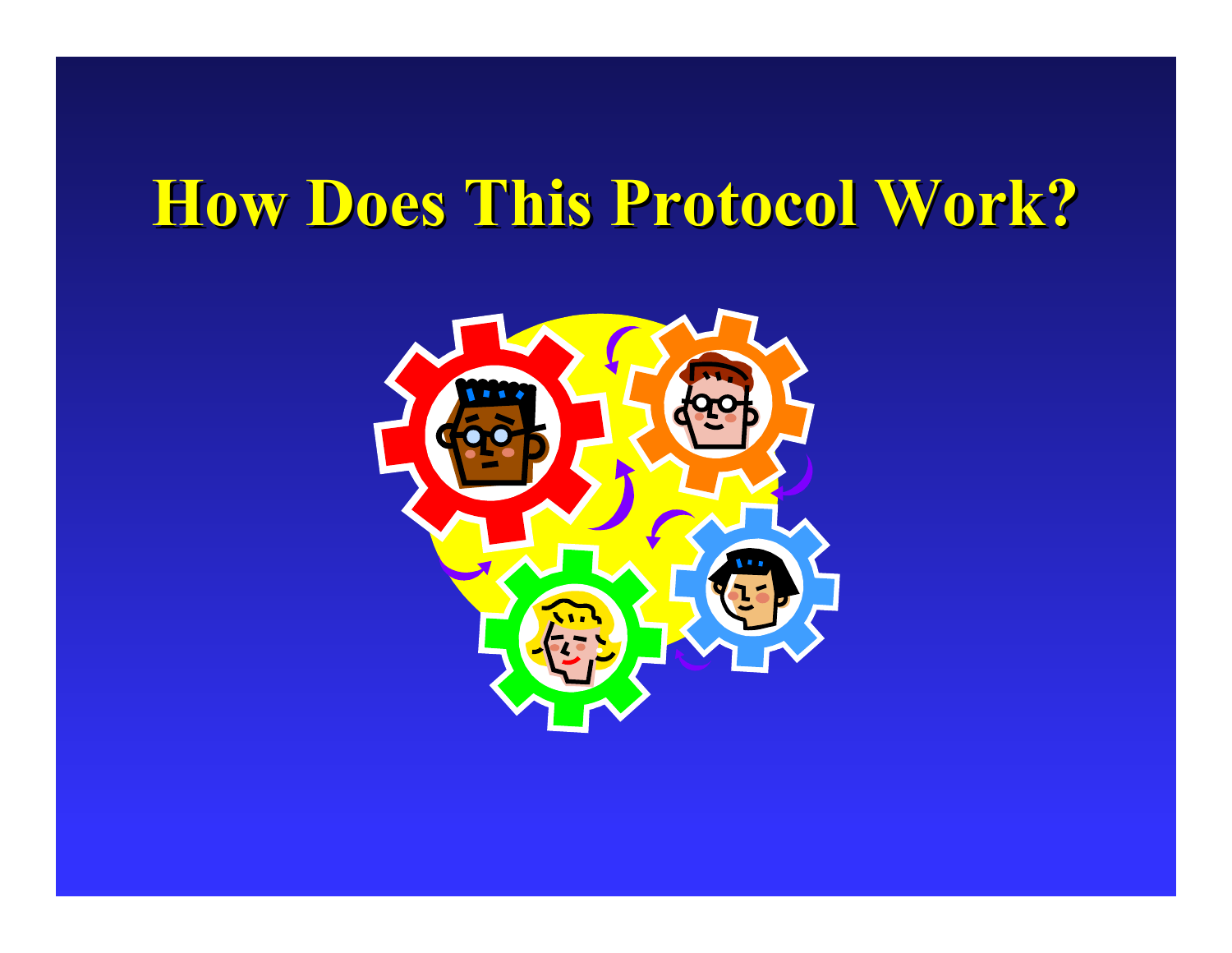# **MIEDAR SUMMARY**

- •**3 month study**
- •**Twice a week visits**
- •**Urine and Breath samples**
- •**Incentive and Non-incentive**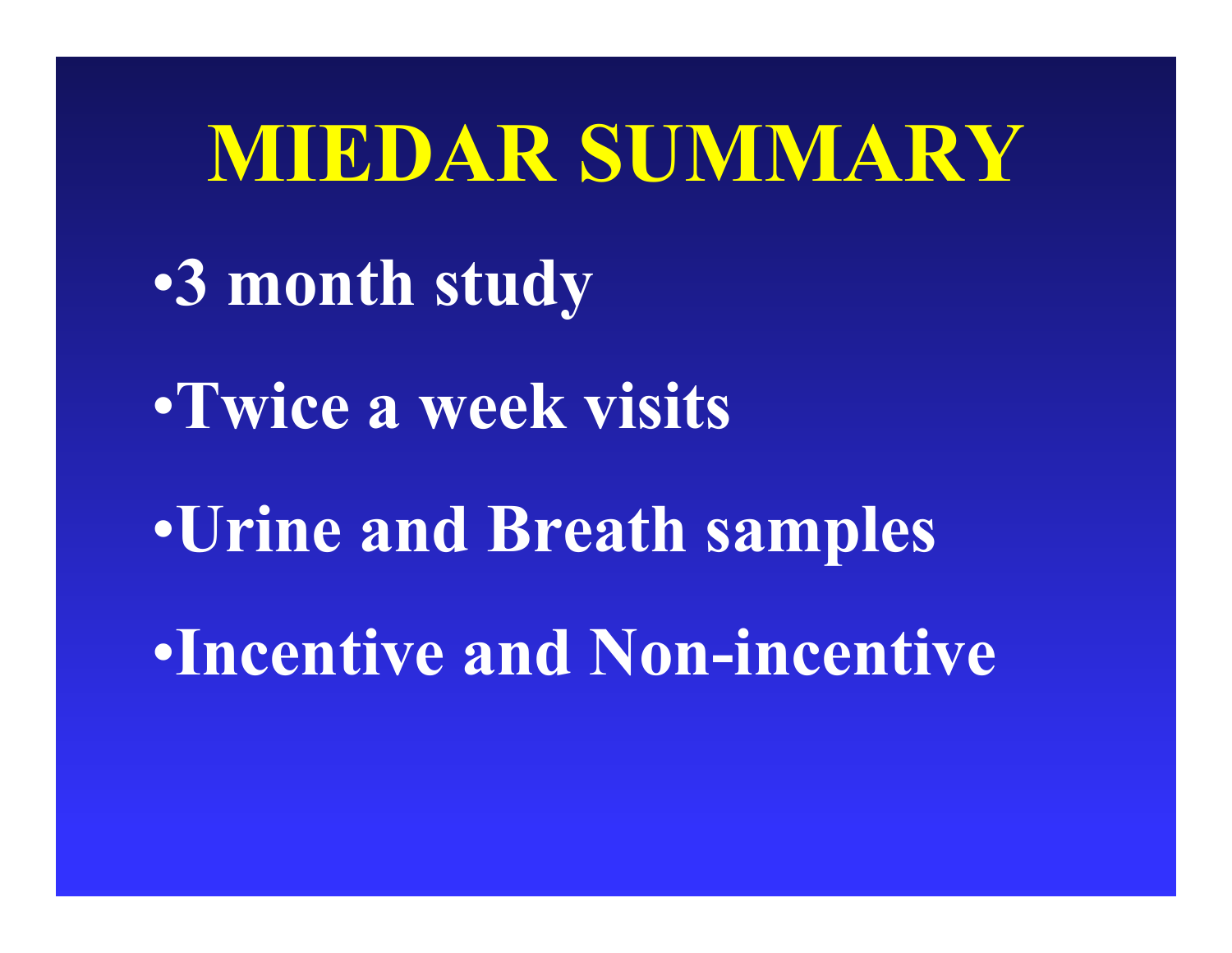# **Primary Target Drugs**

- $\bullet$ **Cocaine**
- $\bullet$  **Methamphetamine**  $\bullet$  **Amphetamines**   $\bullet$ **Alcohol**





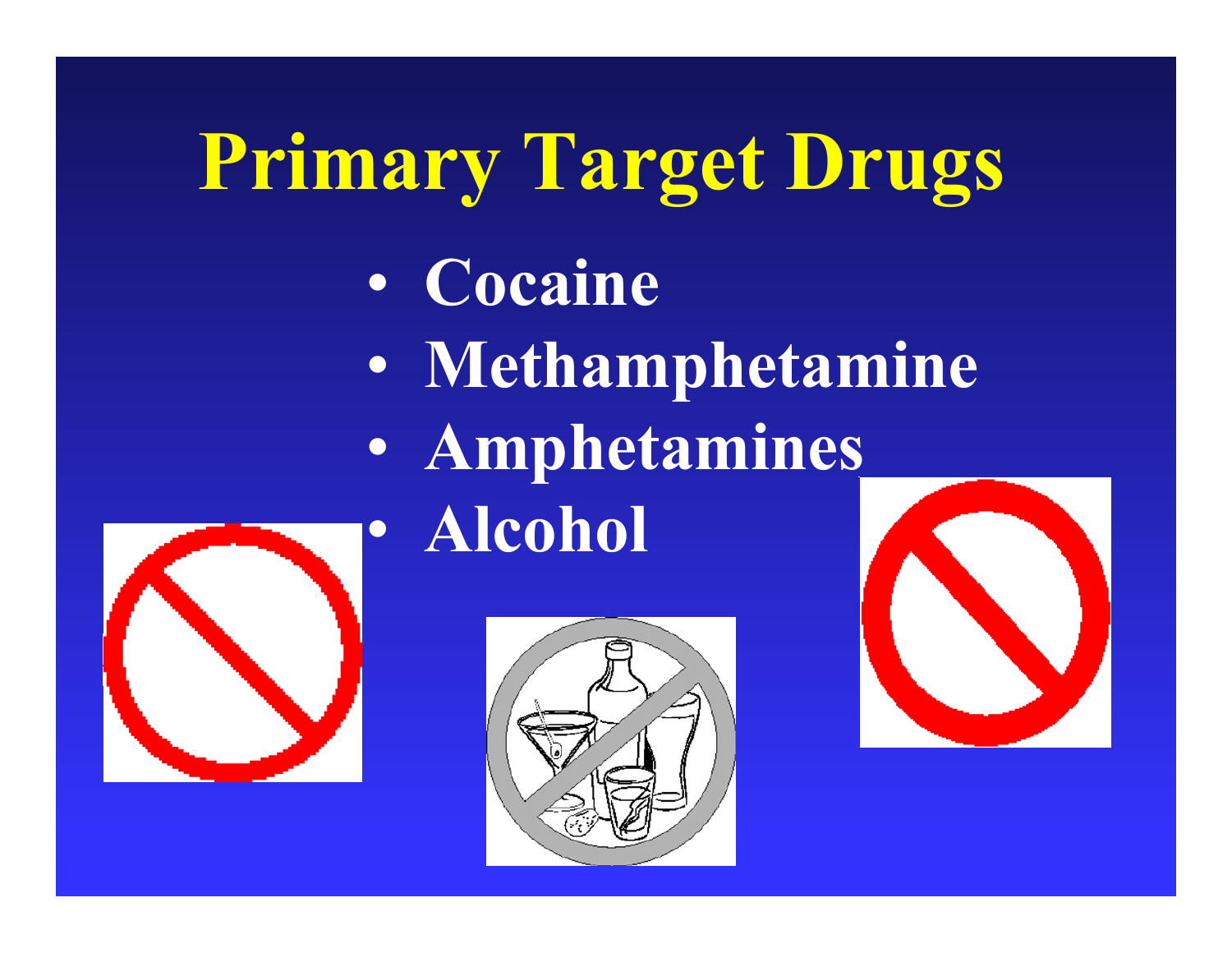# **Secondary Target Drugs Secondary Target Drugs**

#### $\bullet$  **Opiates Opiates**  $\bullet$ **Marijuana Marijuana**



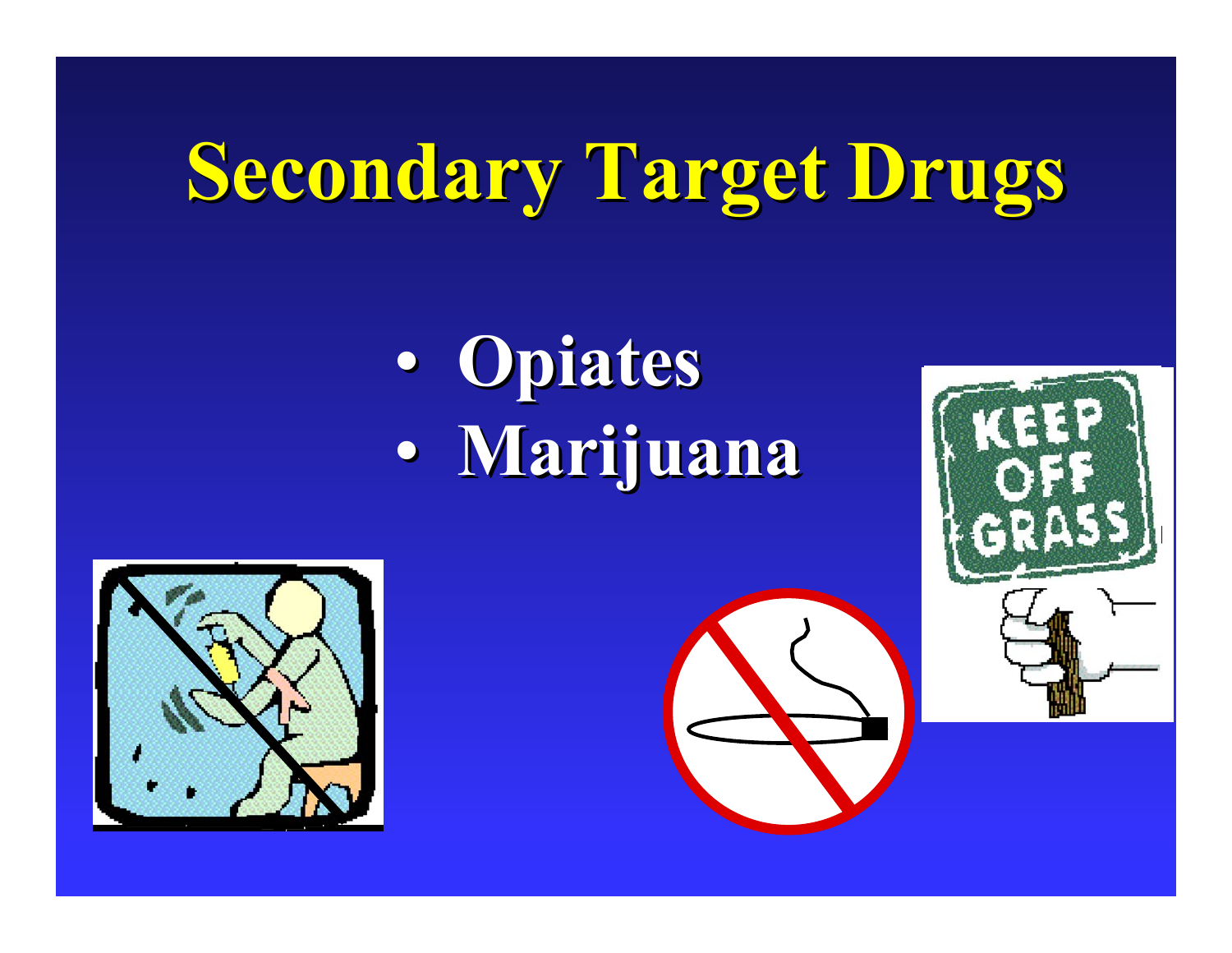# **Examples of Examples of Incentive Prizes Incentive Prizes**

### **SMALL (\$1 -\$5 items)**



### **LARGE (\$20 items) \$5 items) (\$20 items) (\$80**



### **JUM B O -\$100 items) \$100 items)**



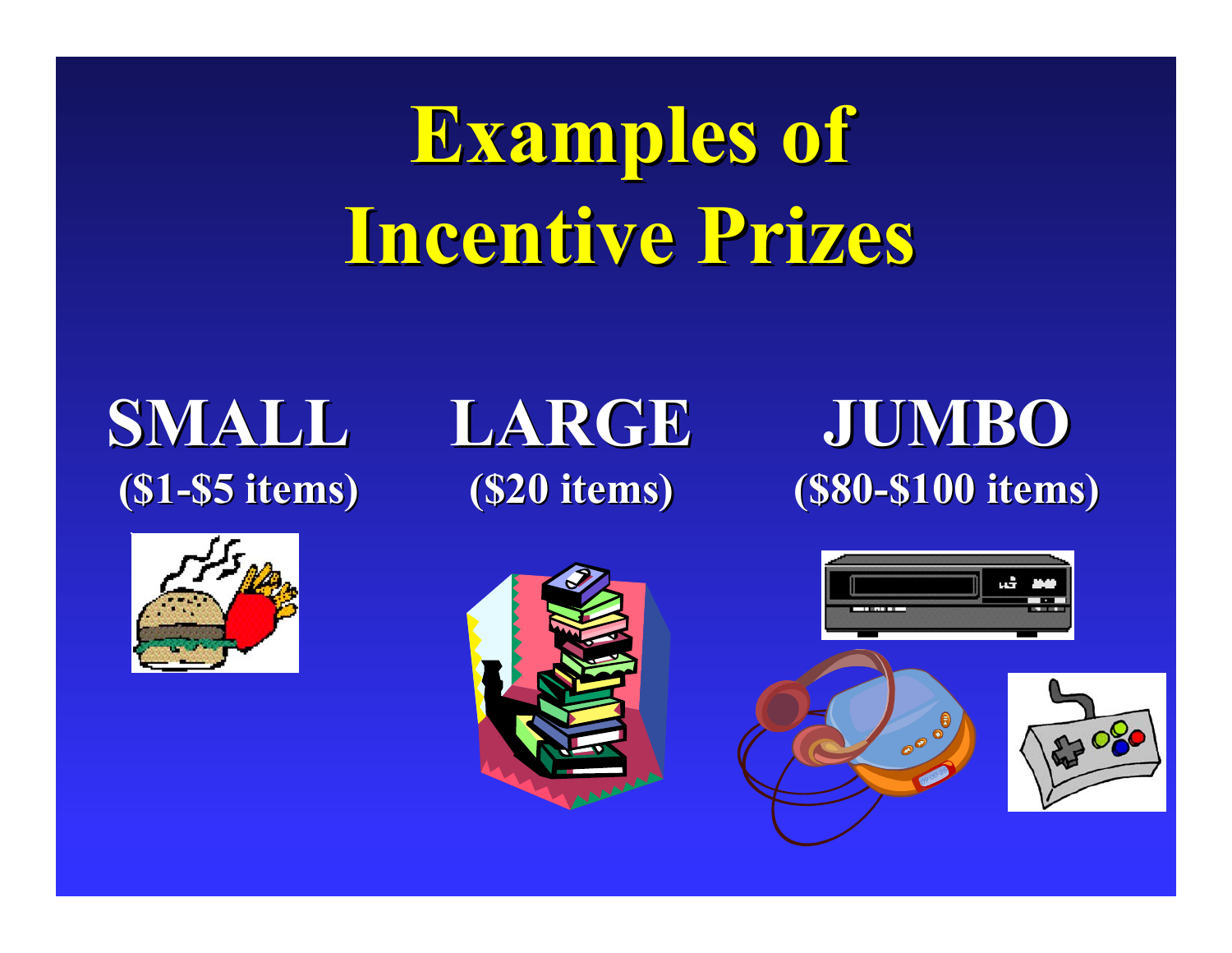# **Prize Cabinets Prize Cabinets**

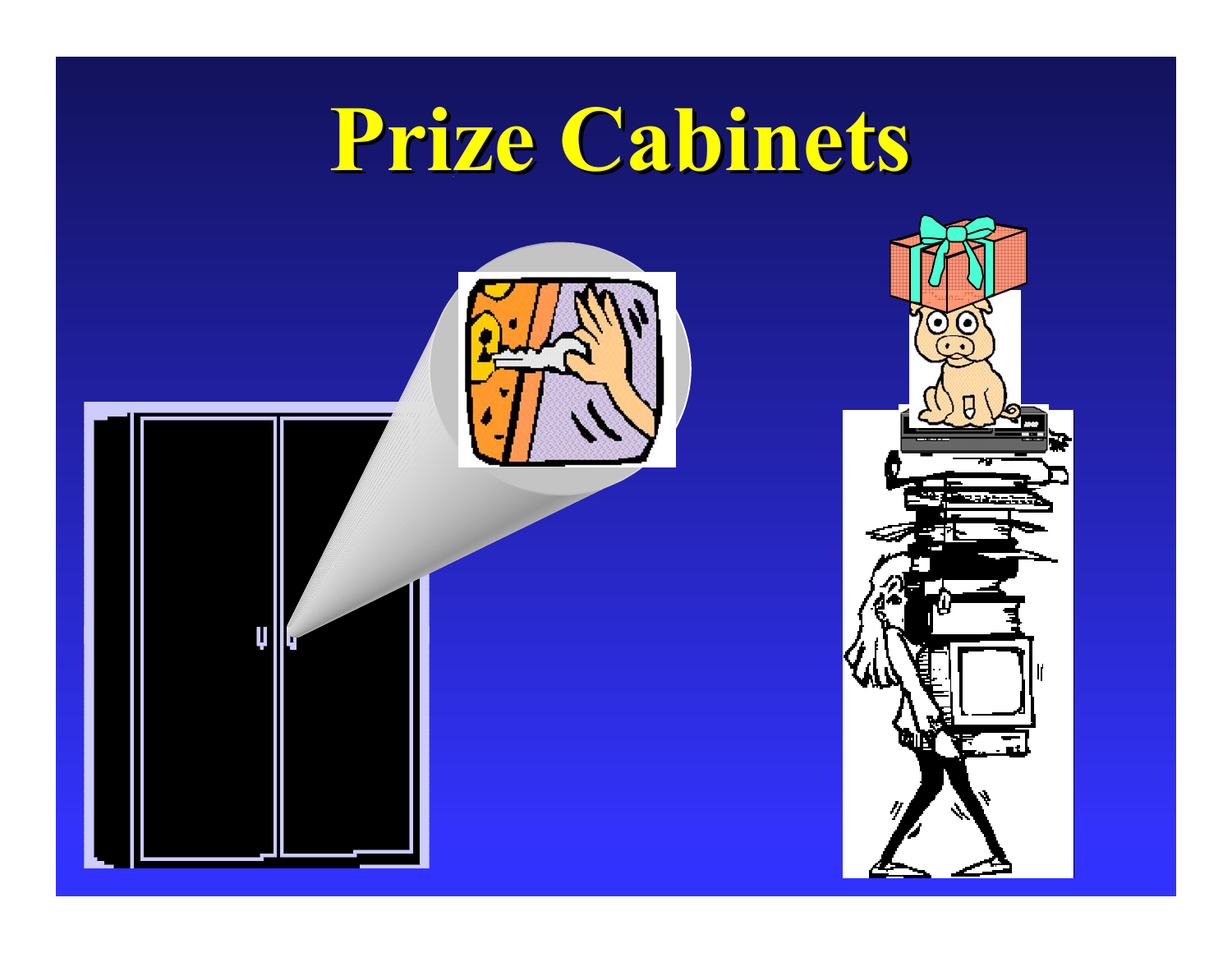**The Actual prizes used as incentives are up to the Clients incentives are up to the Clients and Staff... and Staff...**



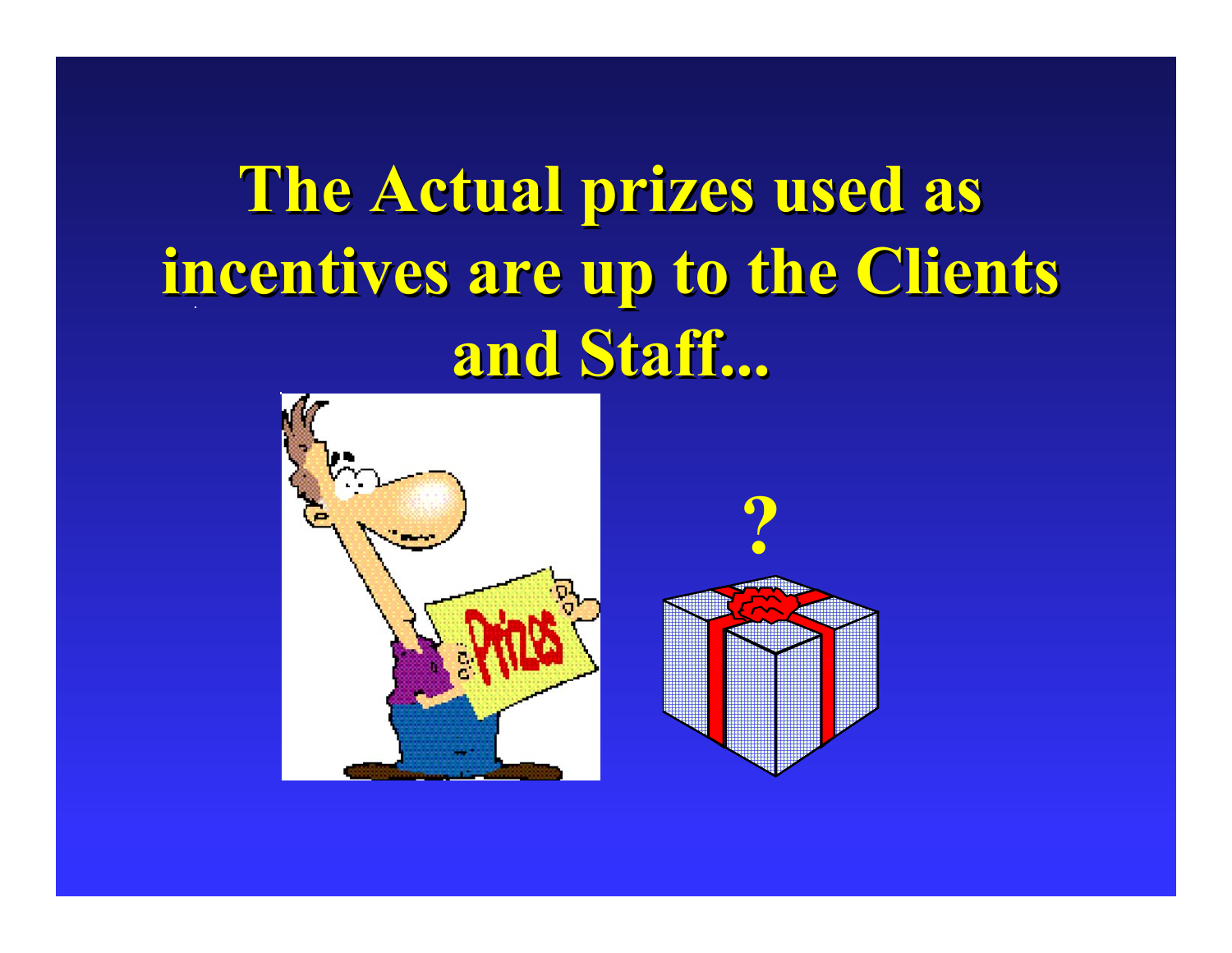# **Sample Collection Sample Collection Twice Weekly Twice Weekly**

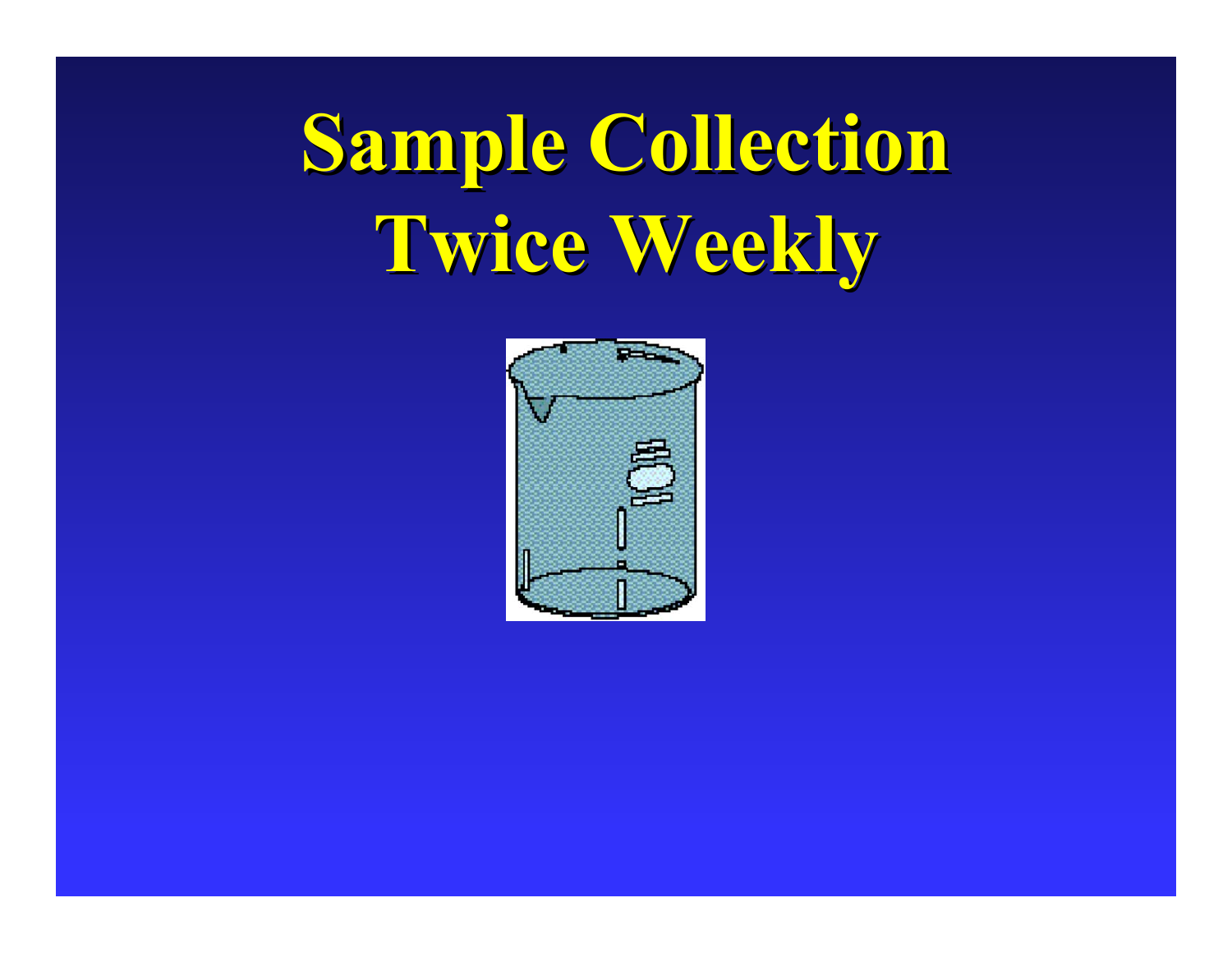## **Variable Ratio Schedule** Chance Basis of Winning

Magnitude Probability No Prize/Good JobSmall PrizeLarge Prize Moderate Jumbo Prize

 50/50 High Low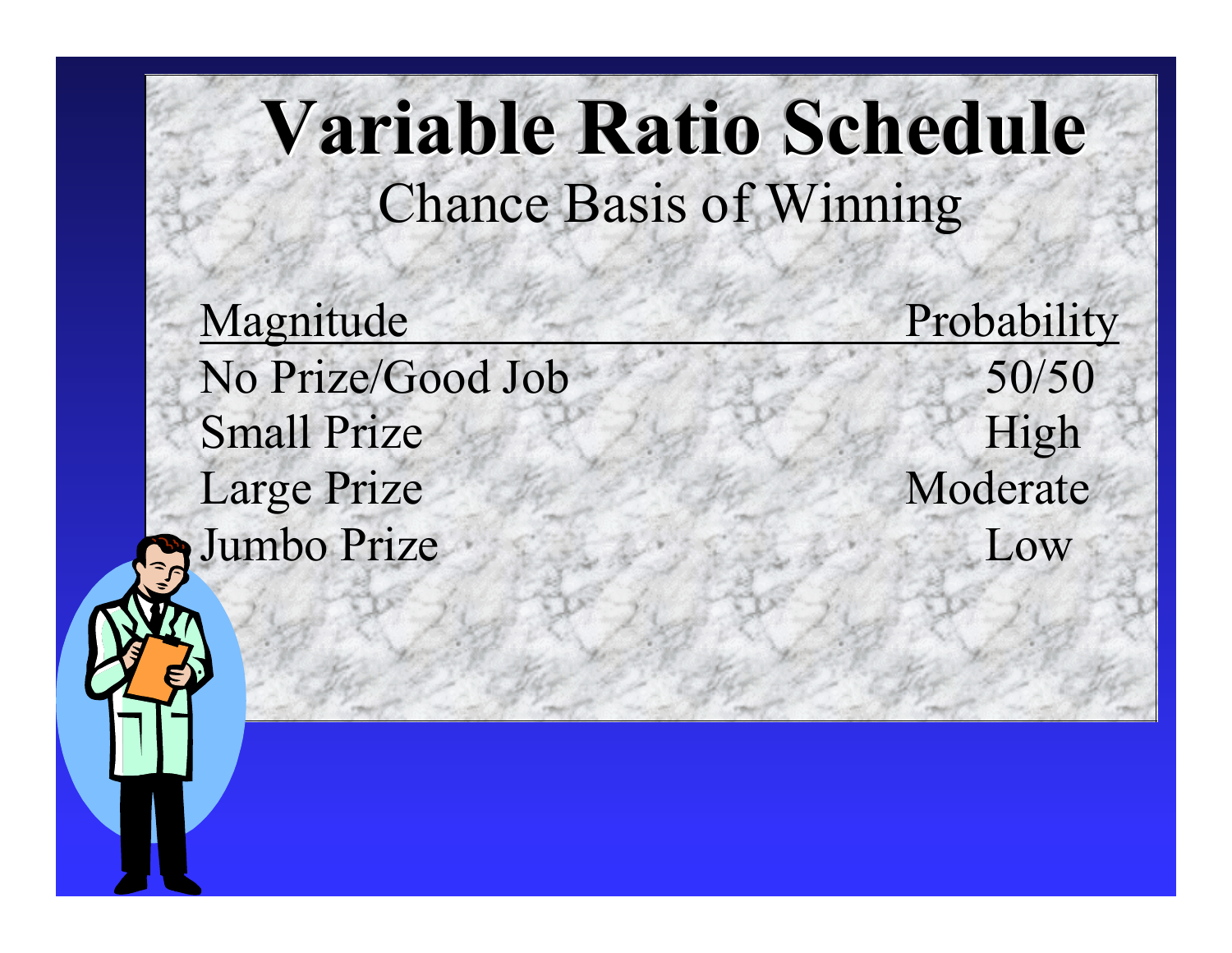## **Draws Escalate with Draws Escalate with Drug Free Test Results Drug Free Test Results**



#### Weeks Drug Free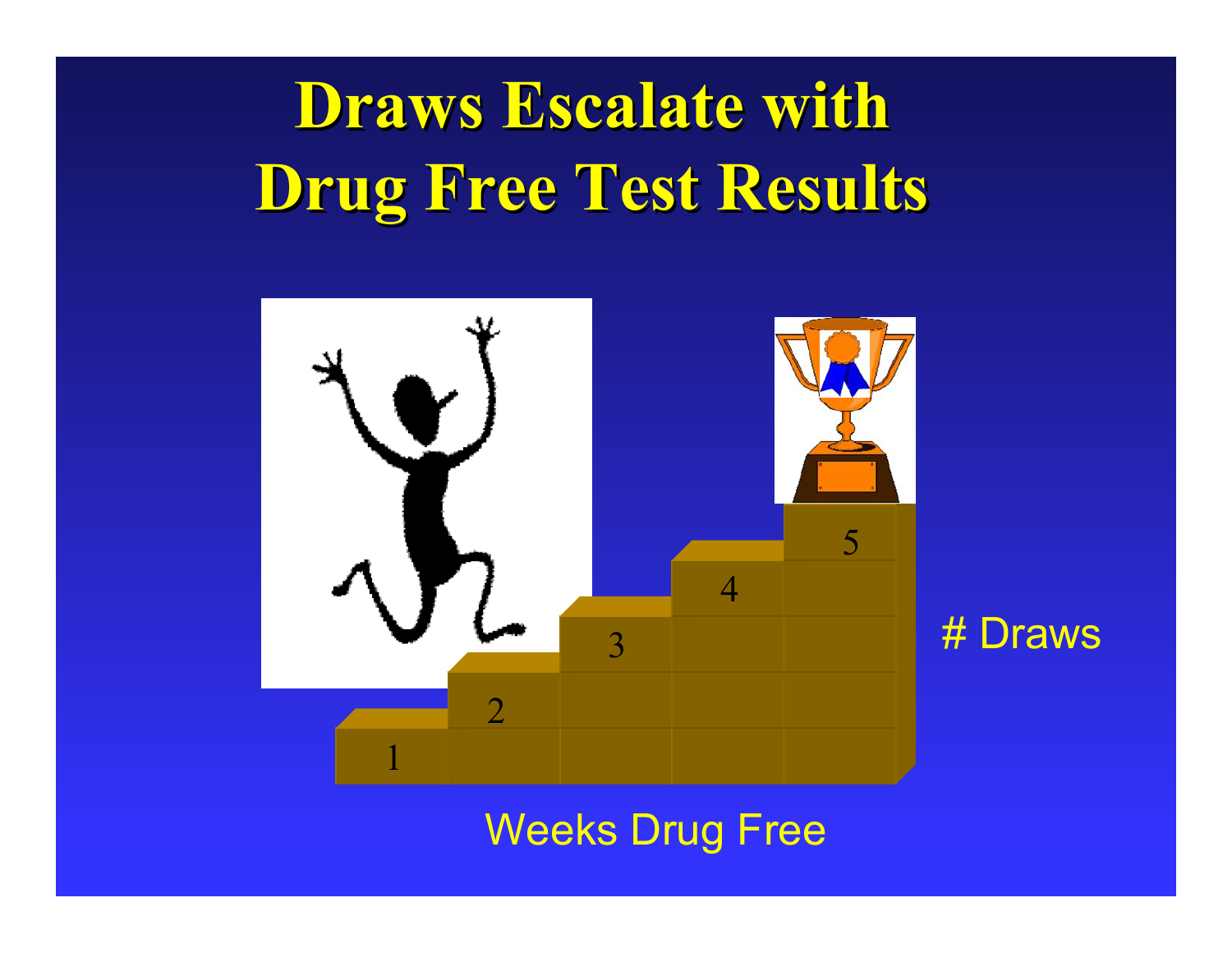# **Draws for Abstinence From Stimulants/Alcohol**

 **1**

 **2**

 **3**

 **4**

 **5**

 **6**

 **7**

 **8**

 **9**

**10**

**11**

**12**

 **Number of draws Study week for each negative urine**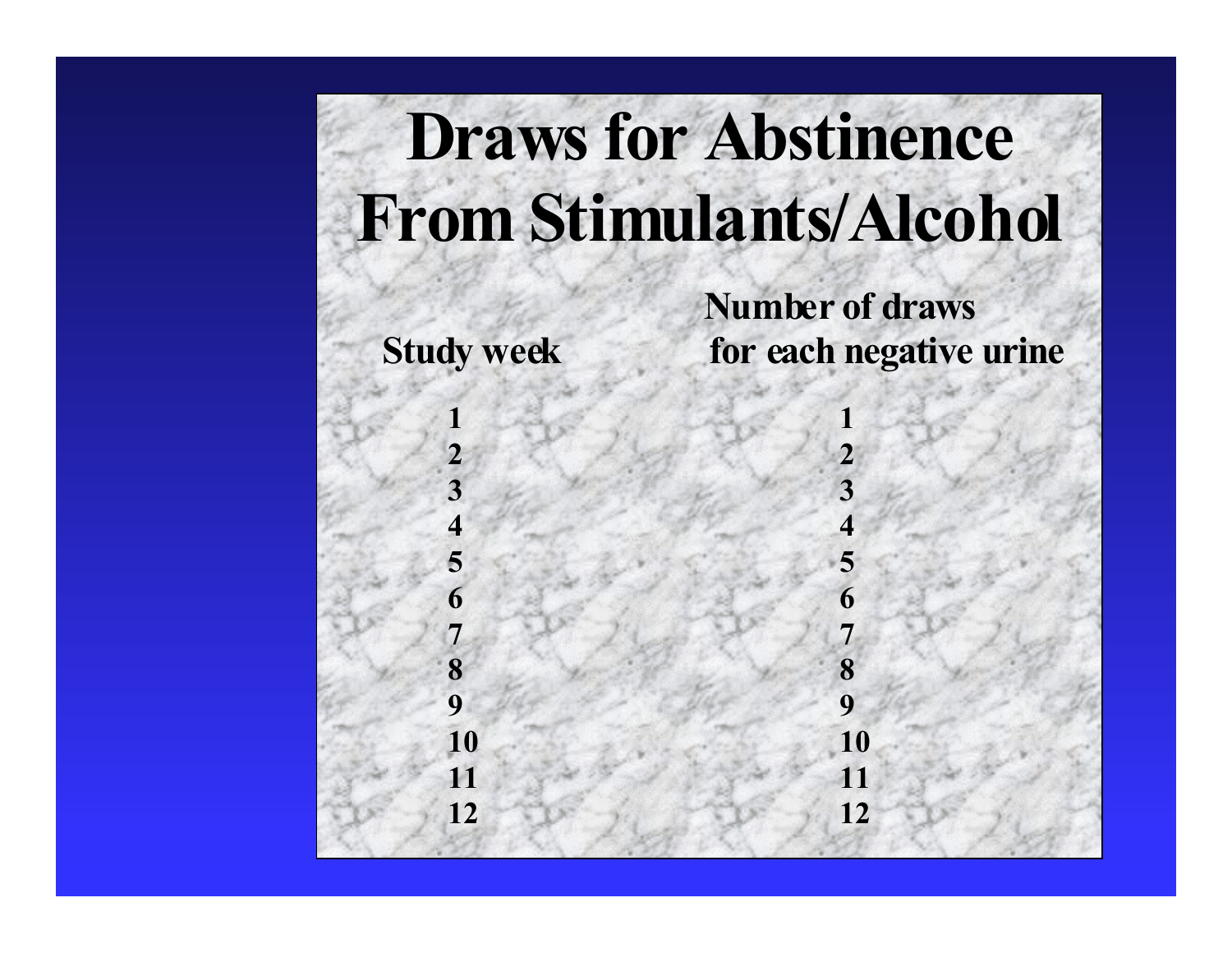## **Bonus Draws for Marijuana Bonus Draws for Marijuana and/or Opiate Abstinence and/or Opiate Abstinence**



#### Weeks Drug Free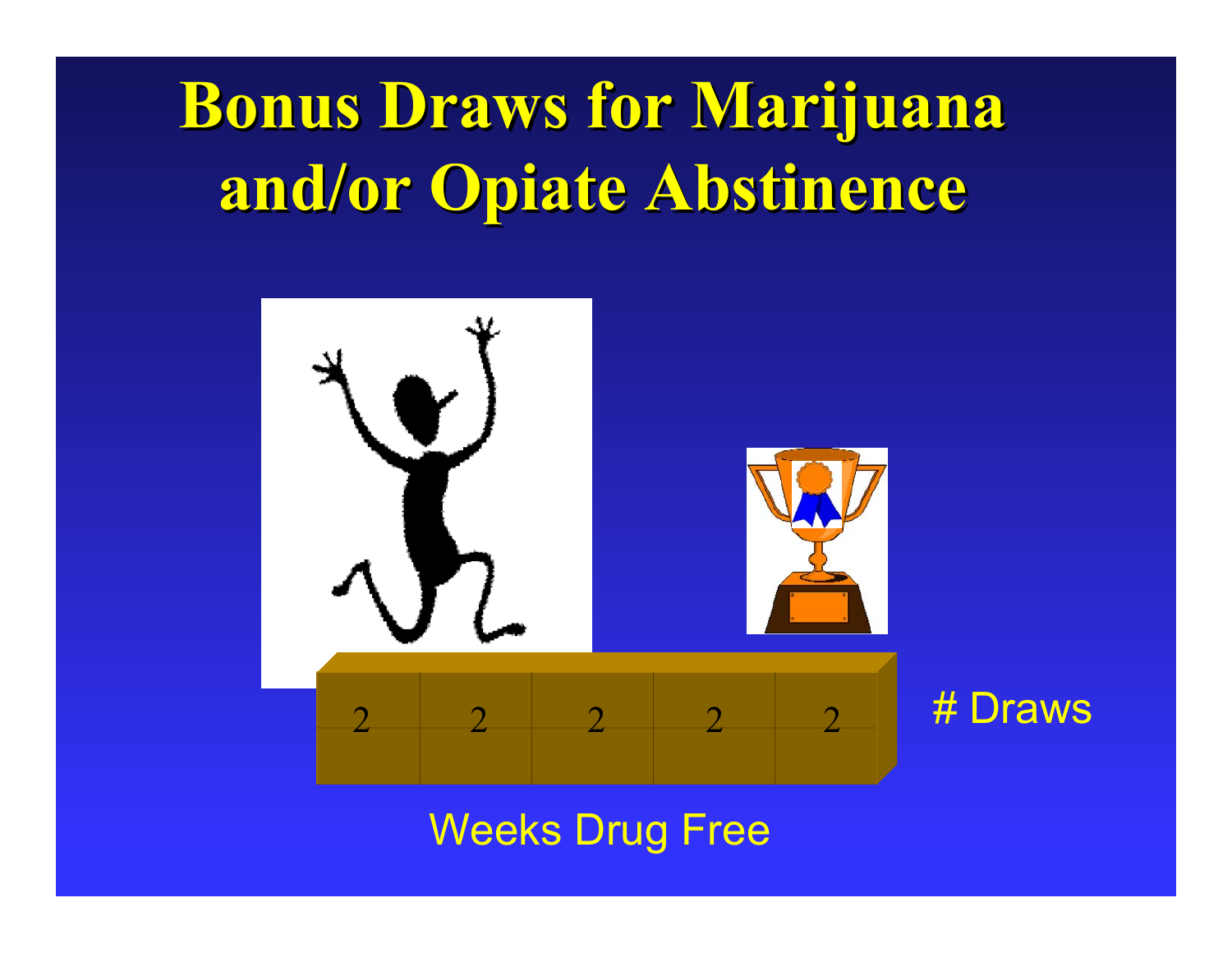**What this means for clients participating in this study participating in this study**  $\bullet$  **The longer you stay abstinent the The longer you stay abstinent the more draws (and prizes) you get. more draws (and prizes) you get.**

 $\bullet$  **The client that stays completely drug The client that stays completely drug free gets free gets 204 draws 204 draws in 12 weeks and in 12 weeks and over 100 prizes 100 prizes !**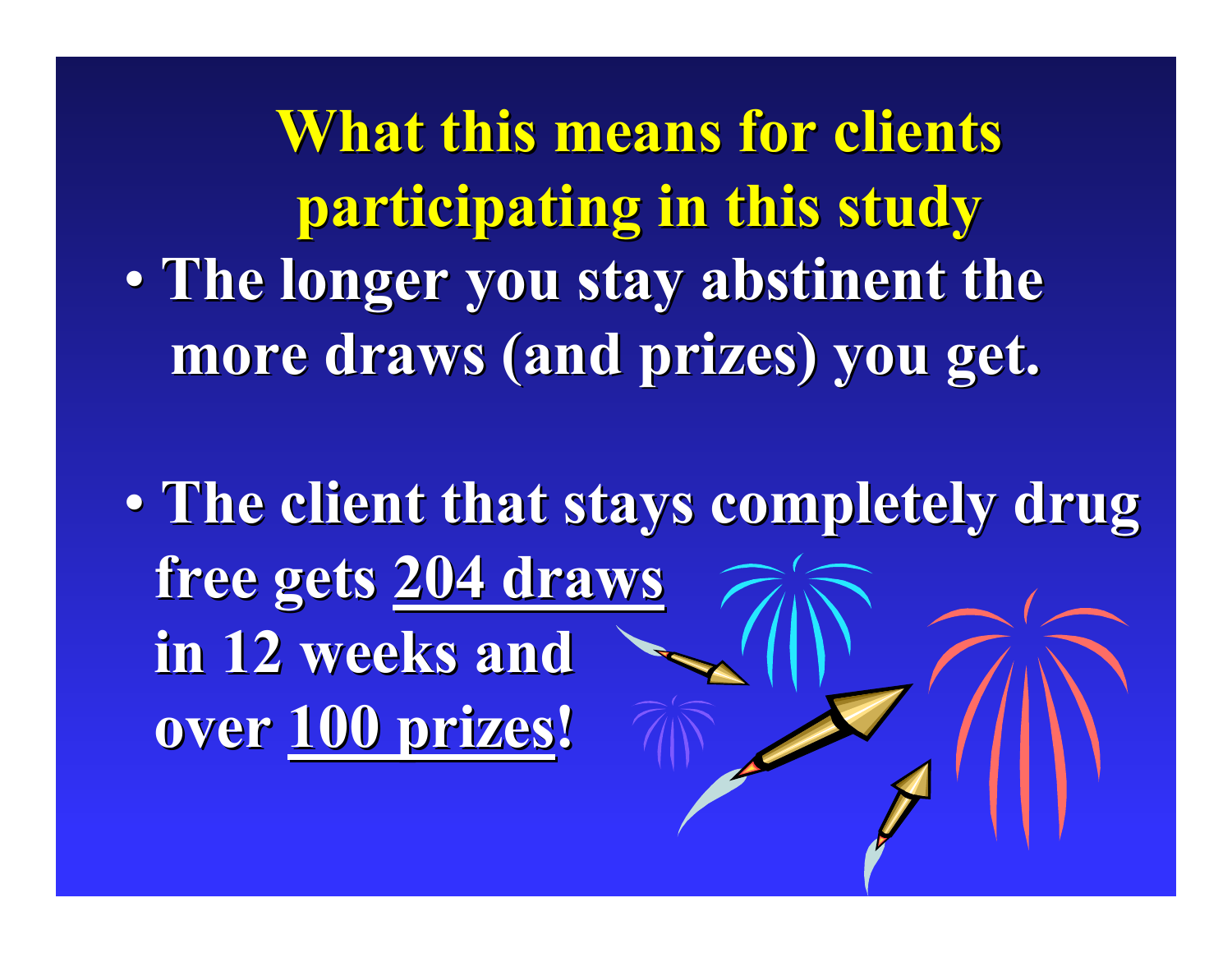### **Anticipated Benefits of Incentives Anticipated Benefits of Incentives**

- $\bullet$ **• Better retention**
- $\bullet$ **More abstinence More abstinence**
- $\bullet$  **More time to work on More time to work on other treatment issues other treatment issues**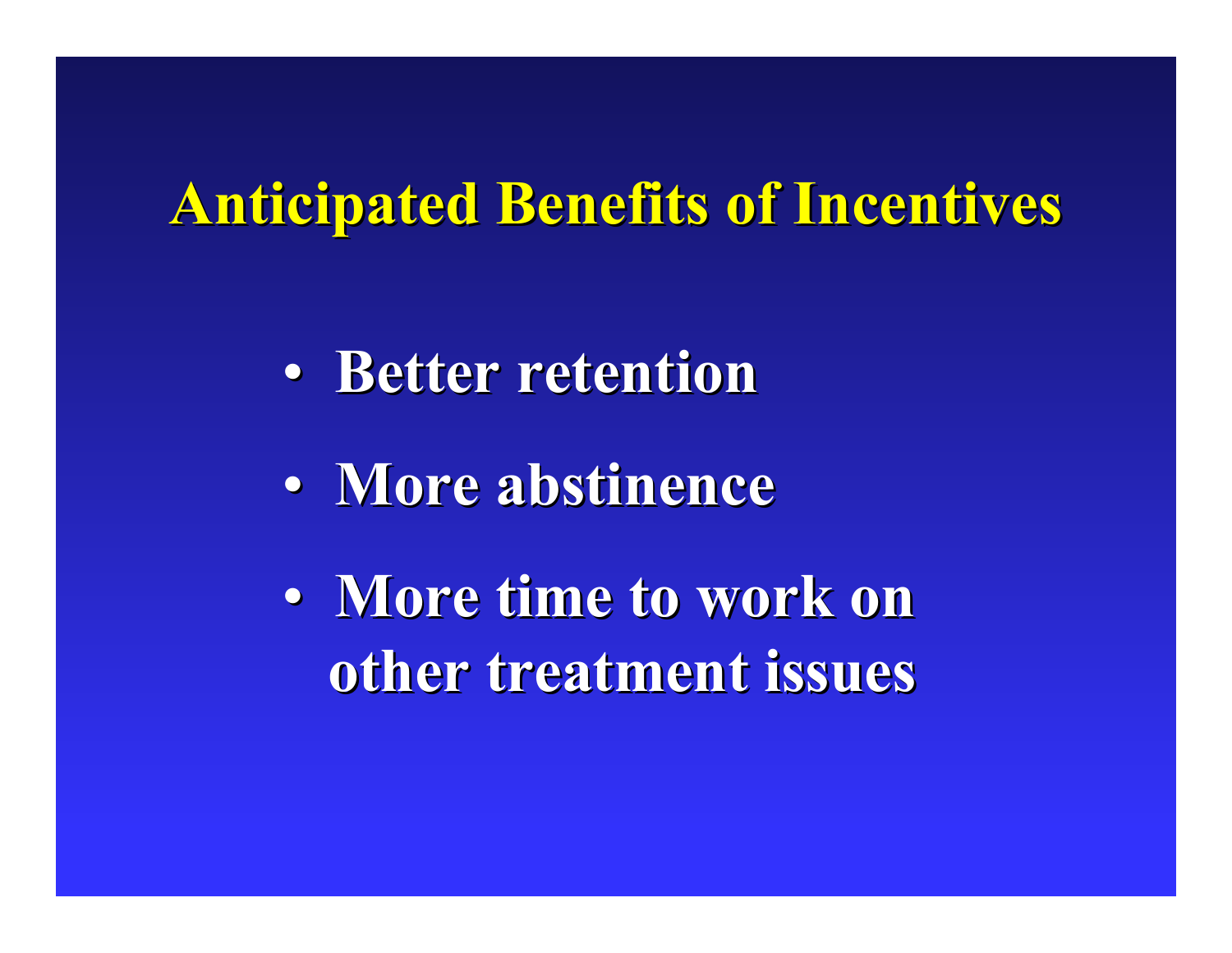## **Need for Comparison G Need for Comparison G roup**

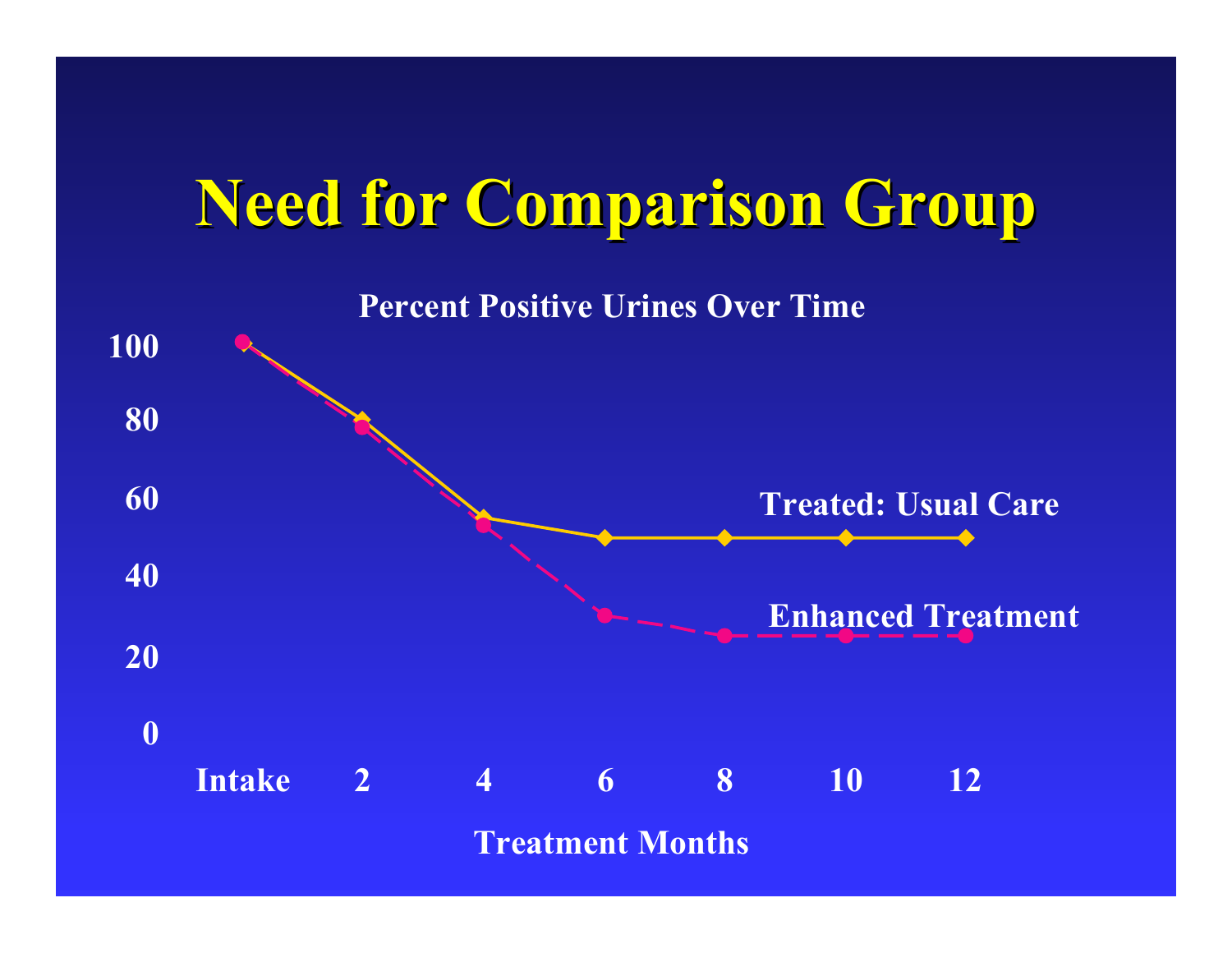## **How this works at the community programs**



**Team Effort Team Effort**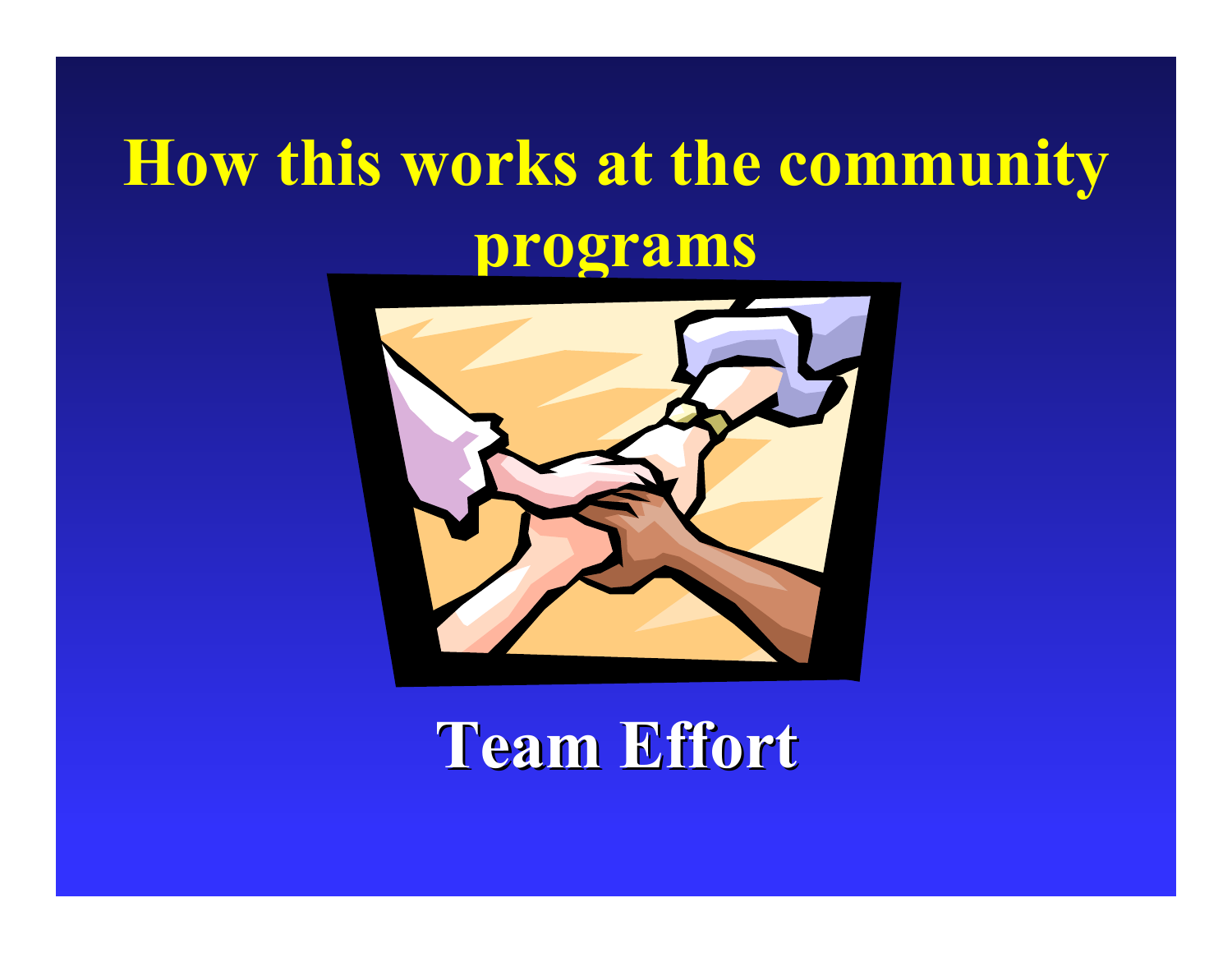**Who runs the study on site? The Role of the Research Assistant The Role of the Research Assistant**

**• Recruit and consent participants • Recruit and consent participants • Collect and test study urines • Collect and test study urines • Coordinate prize draws • Coordinate prize draws • Schedule and perform follow • Schedule and perform follow-ups • Interact with clients • Interact with clients**

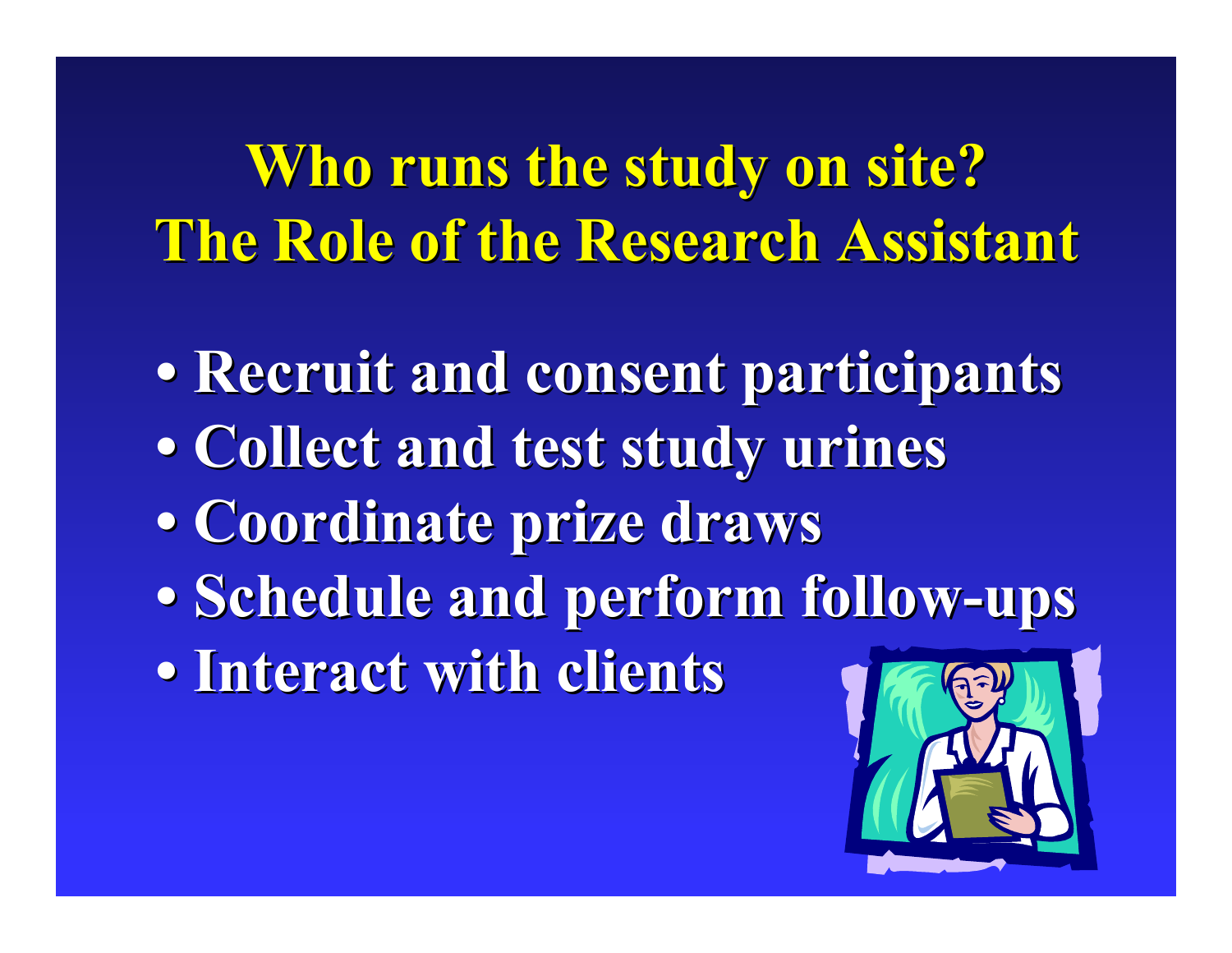## **Role of the Counselor Role of the Counselor**

- **•Support participation Support participation**
- **Answer client questions Answer client questions**
- **Attend prize draws Attend prize draws**
- **Suggest pri Suggest prizes**
- Network/communicate with RA

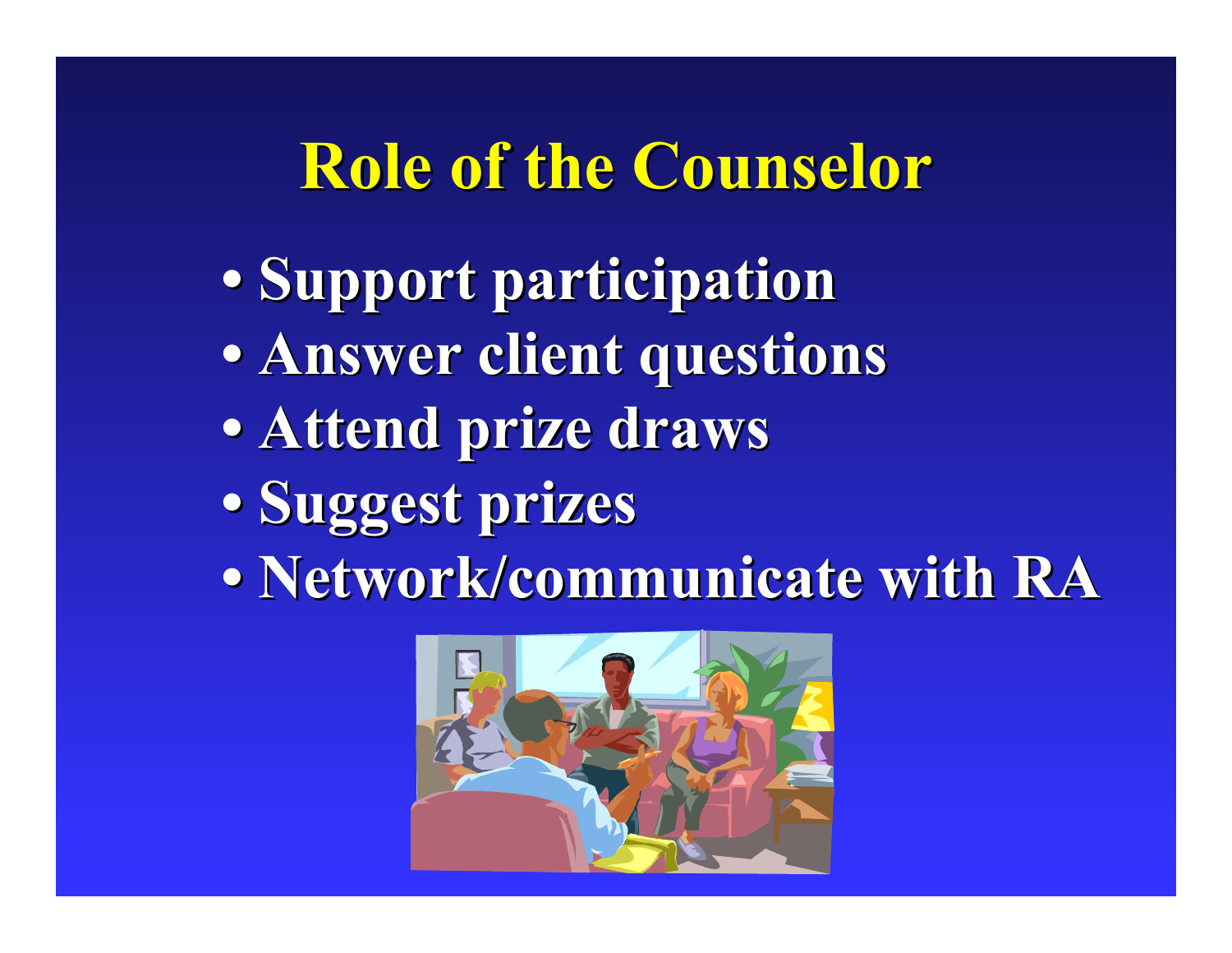How do we expect this to benefit the counselors and the clients?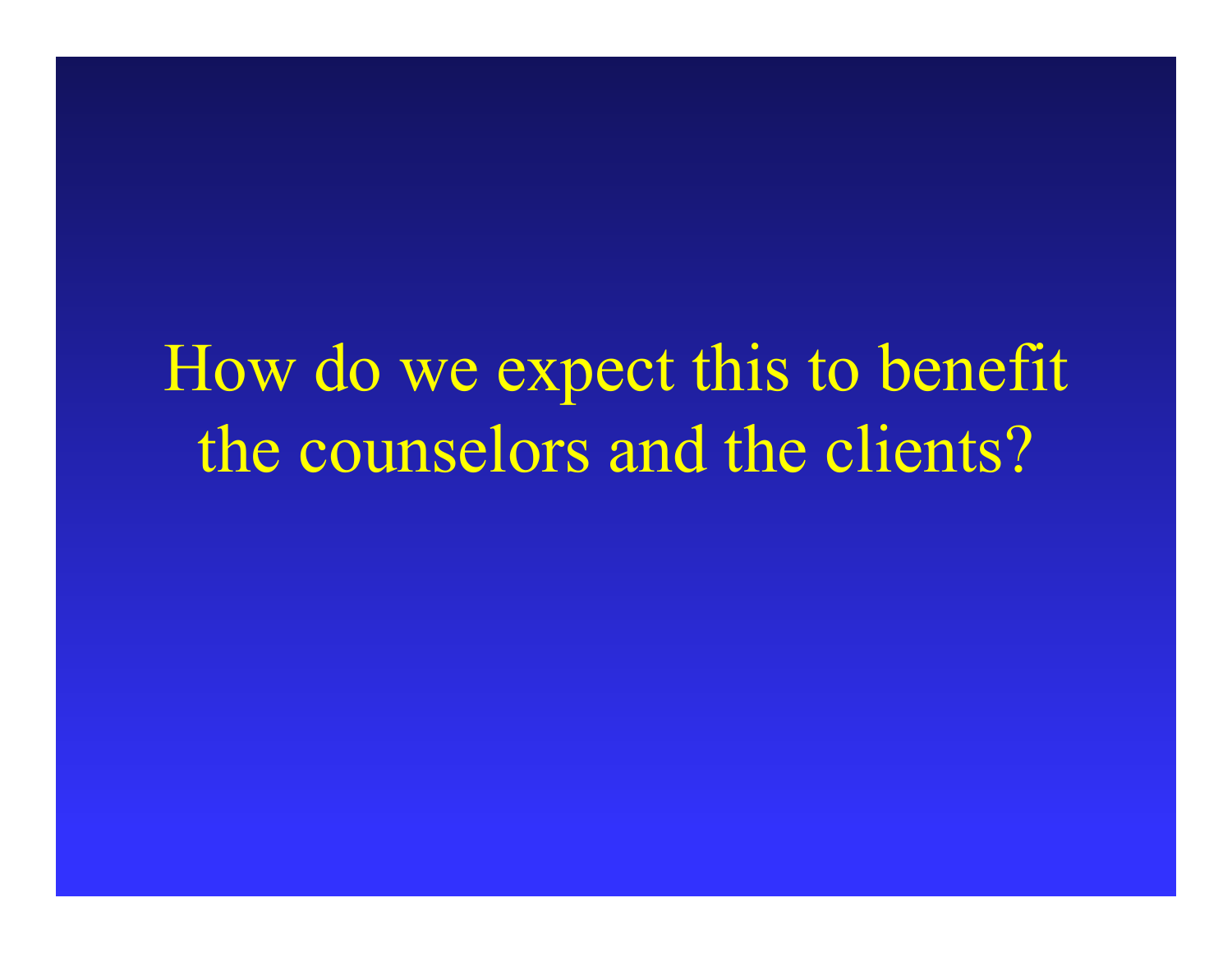# Implementation of MIEDAR at LESC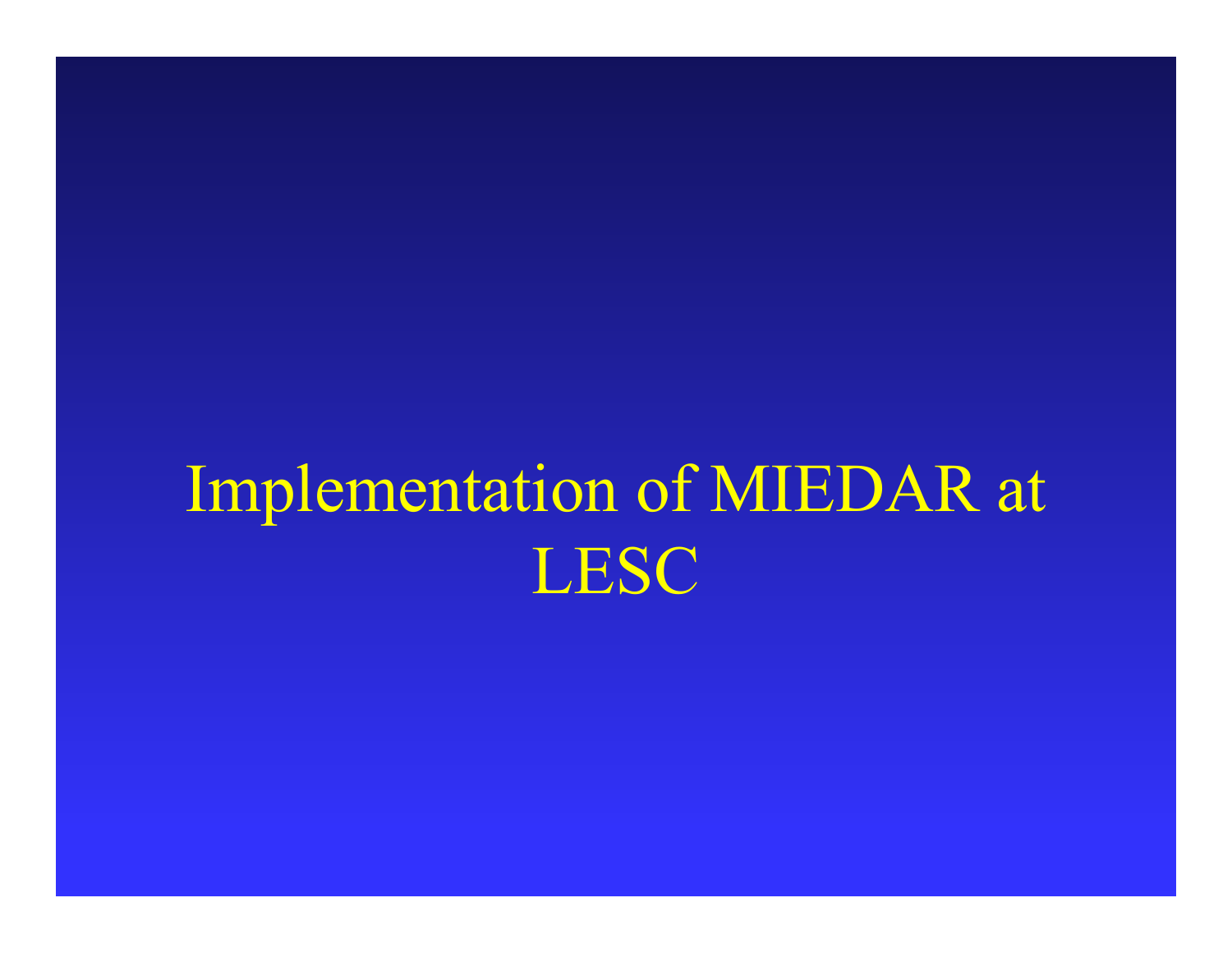### Lower Eastside Service Center

- $\bullet$ A tradition of innovation and clinical experimentation
- $\bullet$ O n e of the earliest m ethadone clinics
- $\bullet$ Agent Orange/VA treatment program
- •Methadone Residential Programs
- $\bullet$ Methadone-to-Abstinence Program
- •Pregnant Mother Residence and Nursery
- $\bullet$ Thrift S h o p - patient s as employees
- $\bullet$ Onsite TB Programs
- $\bullet$ Innovati v e HIV Program s
- $\bullet$ Comprehe n sive Outpatient M etha done Services
- $\bullet$ Intensive Vocational Integrated Treatment ("Workfirst")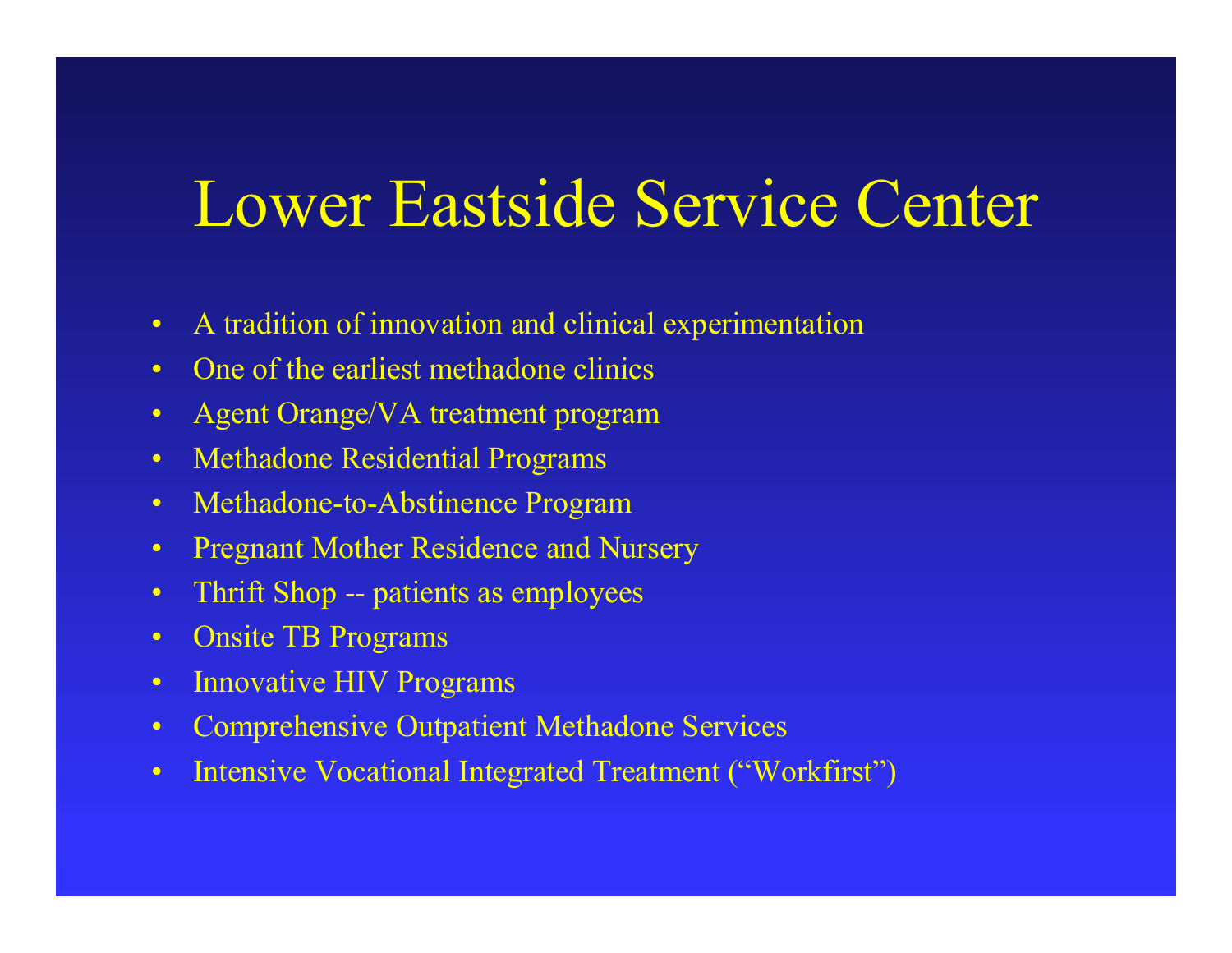### Implementation Process at LESC

- $\bullet$ • Process of implementation
	- Acceptance ("buy-in")
	- –Goals/Time Line
	- Challenge s
- $\bullet$ • General Observations
	- what worked
	- current sta tus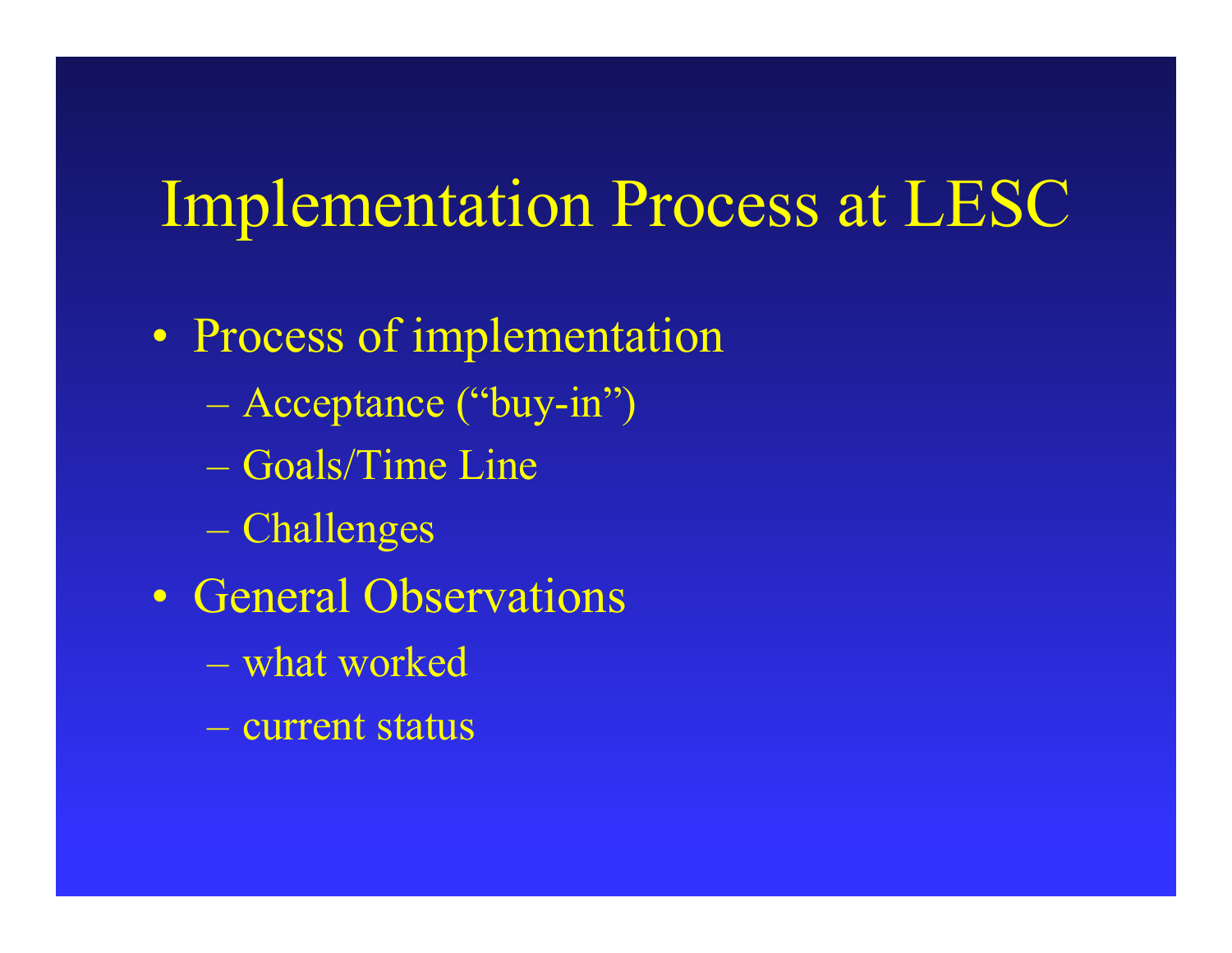Acceptance/"Buy In"

- $\bullet$ • Effect on Patients
- Effect on Staff
- $\bullet$ • Effect on Treatment Environment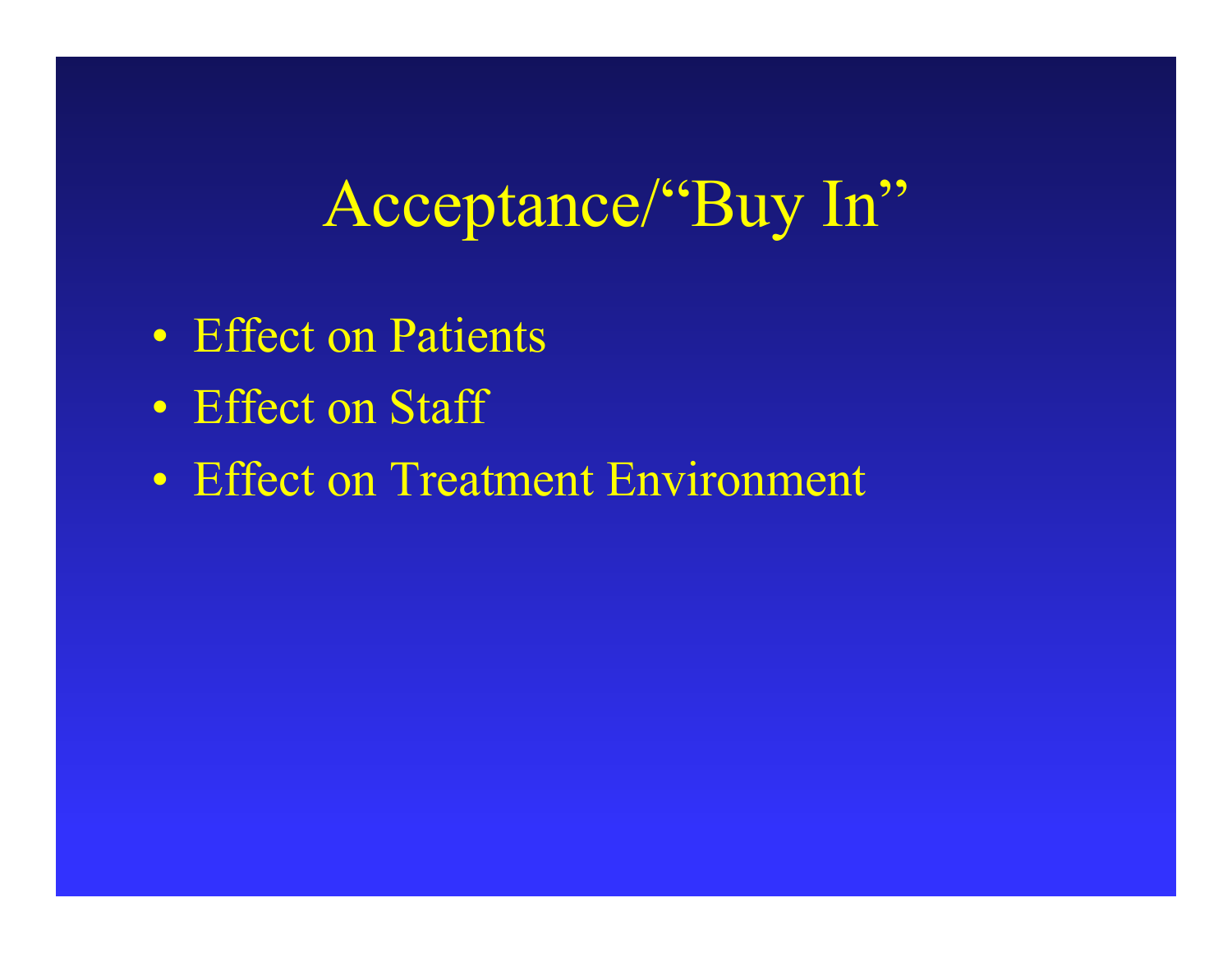## Time Line/Clinic Issues

- $\bullet$ • Introduction of concept to staff
- $\bullet$ Staff training
- $\bullet$ Physical Plant Iss ues
- Staff issues/needs
- Patient issues/needs
- $\bullet$ • New policy or procedures?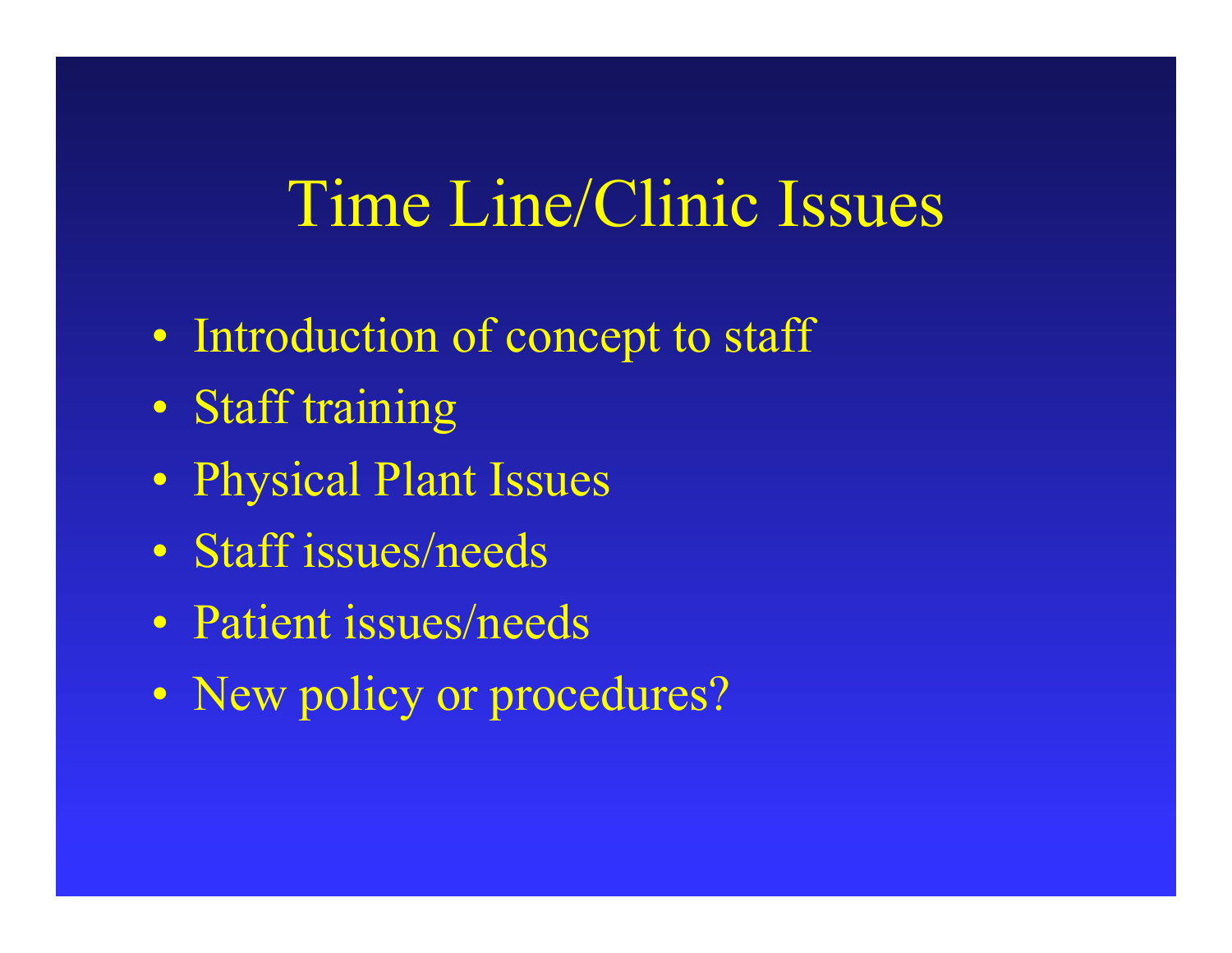### Challenges

- Setting up a trial in a community treatment setting
- $\bullet$  Philosophic debate -- innovation versus "trusted approaches"
- Anxiety about providing "incentives" to substance abusers
- Staff concerns about impact on job and on-going treatment of patients
- Research legacy issues